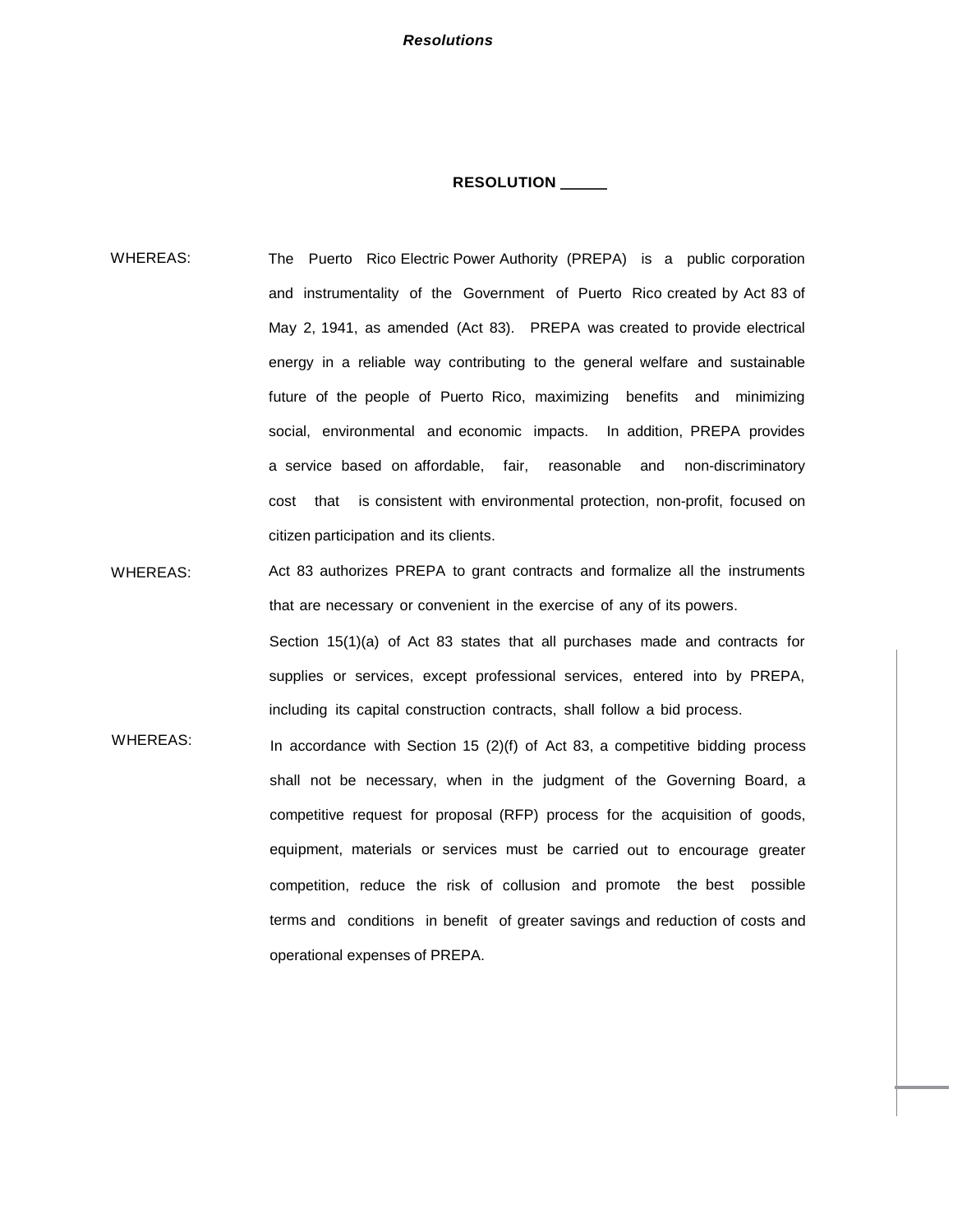- WHEREAS: On July 2, 2017 PREPA filed bankruptcy under Tittle III of PROMEA, framed in the deterioration of the generation and transmission and distribution infrastructure.
- WHEREAS: During September of 2017, Puerto Rico suffered the wrath of Hurricane Maria, one of the most powerful hurricanes in our history. Hurricane Maria devastated PREPA's electrical system destroying over 80% of its transmission and distribution lines.
- WHEREAS: The reestablishment of the electrical system is critical to allow the proper functioning of other key utilities and services such as hospitals, police, firefighting, emergency response, water treatment and telecommunications, among others.
- WHEREAS: Act 17 of April 11, 2019 includes transparency and citizen participation as main component of the public policy of the Government of Puerto Rico to be included in every process related to electric power service in Puerto Rico. PREPA in compliance with Act 17 will stablish a standard procedure for the publication of documents related to RFP processes.
- THEREFORE: In accordance with Act 83 and Act 17 PREPA's Governing Board resolves to:
	- 1. Establish herewith a standard procedure for the publication of documents related to RFP processes with broad supplier participation.
	- 2. This procedure, as a minimum, needs to consider the following:
		- a. An Executive Summary that describes the RFP process, including the RFP scope of work.
		- b. List of participants.
		- c. A summary table including the awarded organization and the organizations in second and third place. The summary table should include reasoning for the awarding and quoted amounts.
		- d. Signed contract with awarded organization.
		- e. To be published in PREPA's web site.